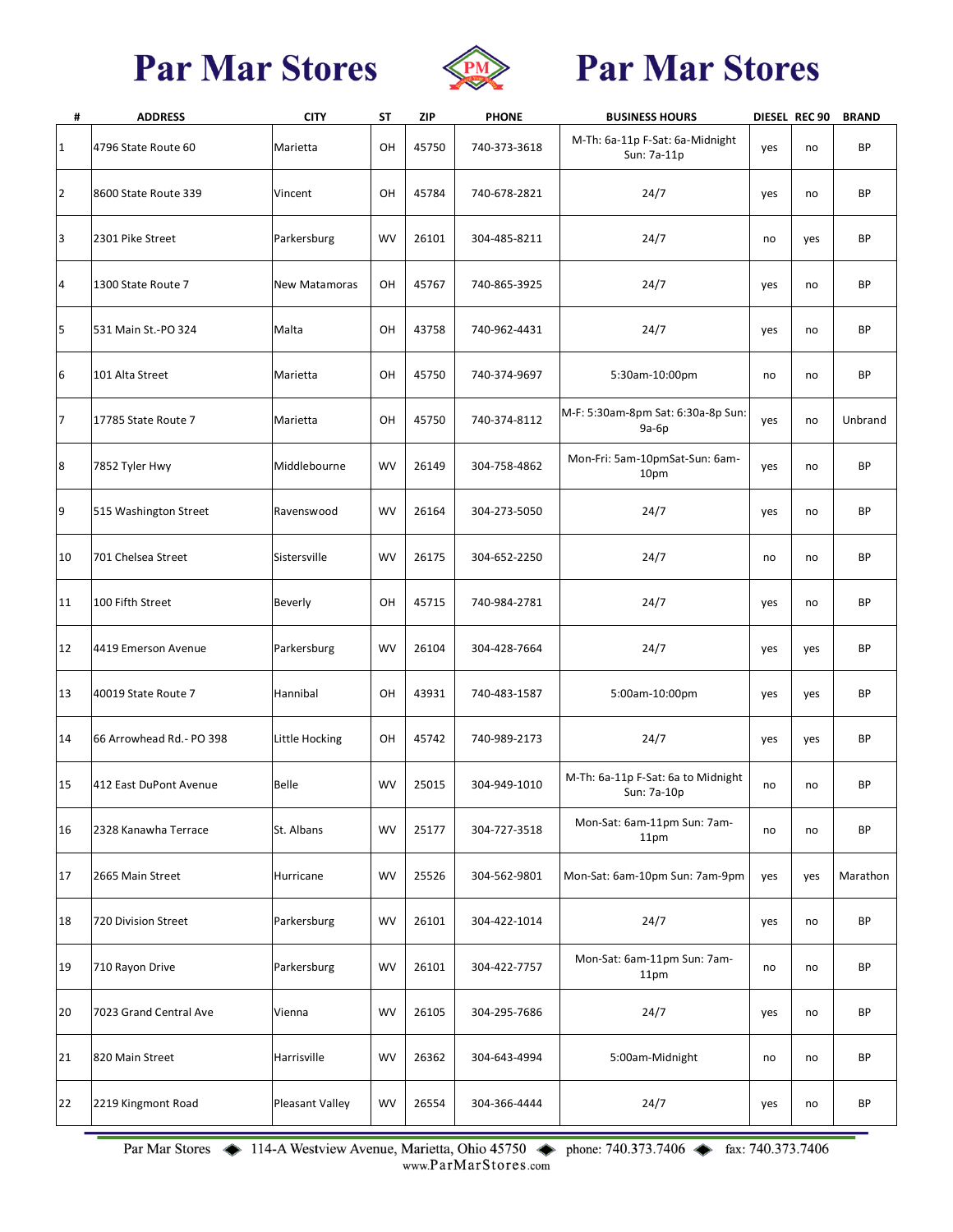

# **Par Mar Stores**

| #  | <b>ADDRESS</b>          | <b>CITY</b>             | <b>ST</b> | <b>ZIP</b> | <b>PHONE</b> | <b>BUSINESS HOURS</b>                                            |     | DIESEL REC 90 | <b>BRAND</b> |
|----|-------------------------|-------------------------|-----------|------------|--------------|------------------------------------------------------------------|-----|---------------|--------------|
| 23 | 200 Old East Grafton Rd | Fairmont                | WV        | 26554      | 304-363-6666 | 24/7                                                             | yes | no            | BP           |
| 24 | 200 Greenbrier Plaza    | Fairmont                | WV        | 26554      | 304-363-4444 | Mon-Sat: 6am-Midnight Sun: 7am-<br>Midnight                      | yes | no            | <b>BP</b>    |
| 25 | 453 Oakland Street      | Morgantown              | <b>WV</b> | 26505      | 304-598-2842 | 6:00am-11:00pm                                                   | X   | x             | x            |
| 26 | 432 Beechurst Avenue    | Morgantown              | WV        | 26505      | 304-296-1000 | [24/7] Currently: M-Thur: 6a-2a Fri-<br>Sat: 7a-2am Sun: : 6a-2a | yes | yes           | BP           |
| 27 | 459 McCorkle Avenue     | St. Albans              | <b>WV</b> | 25177      | 304-722-4020 | Mon-Sat: 5am-Midnight Sun: 6am-<br>Midnight                      | yes | no            | BP           |
| 28 | 1001 Oak Street         | Kenova                  | <b>WV</b> | 25530      | 304-453-3042 | 24/7                                                             | yes | no            | BP           |
| 29 | 27 Mountaineer Dr.      | Franklin                | <b>WV</b> | 26807      | 304-358-2222 | M-Th: 5a-9p F: 5a-10p Sat: 6a-10p<br>Sun: 7a-9p                  | yes | no            | Amoco        |
| 30 | 28 Allegheny Highway    | <b>Elkins</b>           | <b>WV</b> | 26241      | 304-636-7878 | M-S:5:00am-Midnight Sun:7:00am-<br>Midnight                      | yes | no            | BP           |
| 31 | 1 McCarty Ln.- PO 383   | Jackson                 | OH        | 45640      | 740-286-0739 | Mon-Sat: 6am-10pm Sun: 7am-<br>10pm                              | yes | no            | <b>BP</b>    |
| 32 | 101 Jane Hill Road      | Ashland                 | KY        | 41101      | 606-324-1415 | M-F: 6am-9pm Sat 7am-9pm Sun:<br>8am-9pm                         | yes | no            | BP           |
| 33 | 3355 State Route 821    | Marietta                | OH        | 45750      | 740-373-3658 | 24/7                                                             | yes | yes           | <b>BP</b>    |
| 34 | 779 Beverly Pike        | Elkins                  | <b>WV</b> | 26241      | 304-636-9090 | 6:00am-9:00pm                                                    | no  | no            | BP           |
| 35 | 2204 Pleasant Valley Rd | Pleasant Valley         | WV        | 26554      | 304-363-9376 | 24/7                                                             | yes | no            | <b>BP</b>    |
| 36 | 2207 8th Avenue         | Huntington              | WV        | 25703      | 304-522-3670 | Mon-Sat: 6am-Midnight Sun: 7am-<br>11pm                          | yes | no            | BP           |
| 37 | 3211 Washington Blvd    | Huntington              | <b>WV</b> | 25705      | 304-697-1632 | Mon-Sat: 6am-Midnight Sun: 7am-<br>10pm                          | yes | no            | <b>BP</b>    |
| 38 | 15289 Huntington Road   | <b>Gallipolis Ferry</b> | WV        | 25515      | 304-675-4639 | Mon-Sat: 6am-10pm Sun: 8am-<br>10pm                              | yes | no            | BP           |
| 39 | 2264 Second Street      | Mason                   | WV        | 25260      | 304-773-6028 | 6:00am - 9:00pm                                                  | no  | no            | BP           |
| 40 | 1547 Nye Avenue         | Pomeroy                 | OH        | 45769      | 740-992-2252 | M-Th: 5a-10p F: 5a-11p Sat: 6a-11p<br>Sun: 6a-10p                | yes | no            | BP           |
| 41 | 43109 State Route 689   | Wilkesville             | OH        | 45695      | 740-669-5121 | M-Th: 6a-10p F-Sat: 6am-11pm Sun:<br>7a-10p                      | yes | no            | Marathon     |
| 42 | 15054 State Route 160   | Vinton                  | OH        | 45686      | 740-388-9913 | Mon-Fri: 6am-9pm Sat-Sun: 7am-<br>9pm                            | yes | no            | Marathon     |
| 43 | 56 Vine Street          | Gallipolis              | OH        | 45631      | 740-446-1952 | Mon-Fri: 6am-9pm Sat-Sun: 7am-<br>9pm                            | yes | no            | Exxon        |
| 44 | 2943 State Route 141    | Gallipolis              | OH        | 45631      | 740-446-4280 | Mon-Fri: 6am-10pm Sat-Sun: 7am-<br>10pm                          | yes | no            | Marathon     |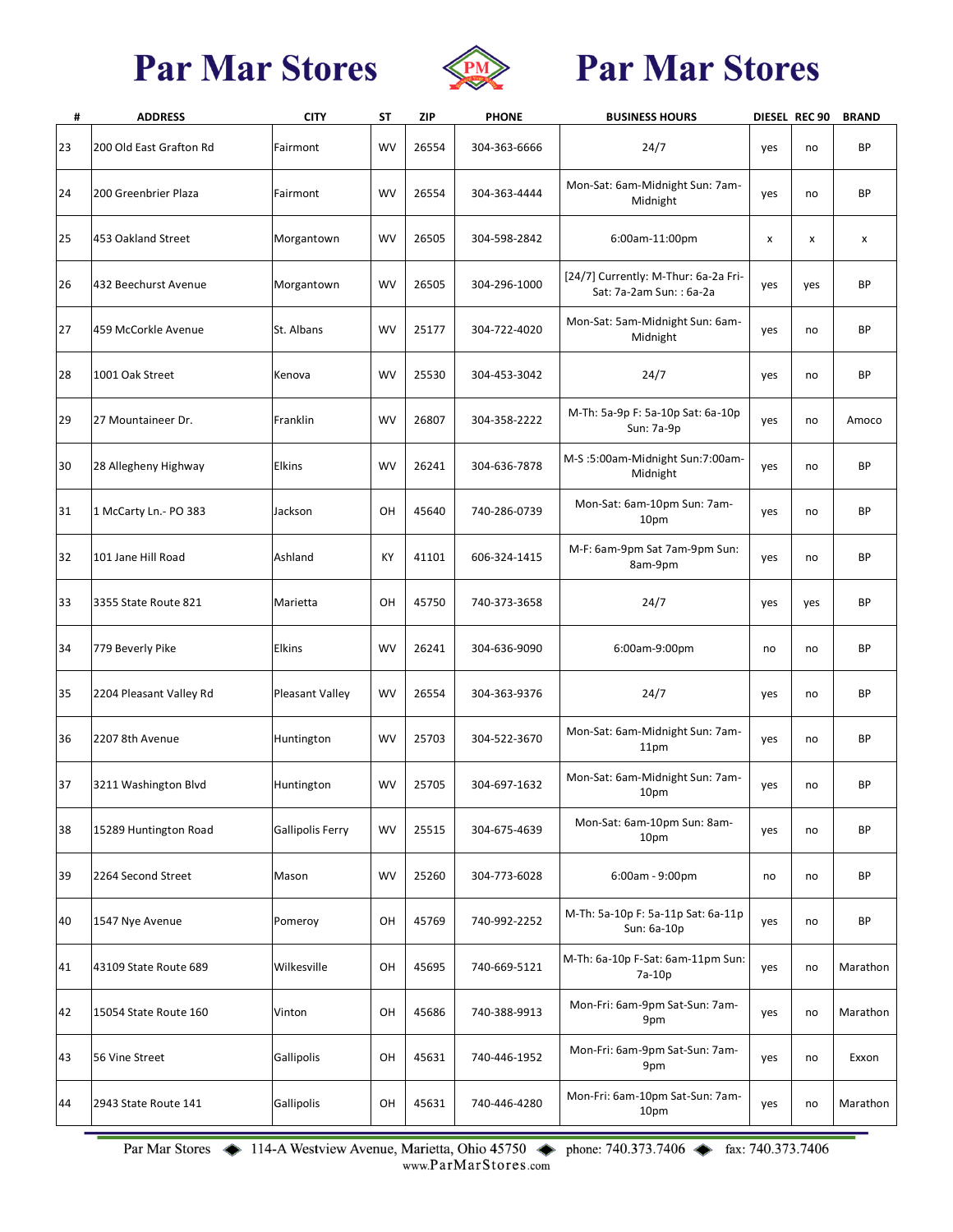

# **Par Mar Stores**

| #  | <b>ADDRESS</b>          | <b>CITY</b>        | SΤ        | <b>ZIP</b> | <b>PHONE</b> | <b>BUSINESS HOURS</b>                            |     | DIESEL REC 90 | <b>BRAND</b> |
|----|-------------------------|--------------------|-----------|------------|--------------|--------------------------------------------------|-----|---------------|--------------|
| 45 | Jct. 250 & 219- PO 36   | Huttonsville       | <b>WV</b> | 26273      | 304-335-4773 | 24/7                                             | yes | yes           | BP           |
| 46 | 2585 Seneca Trail       | <b>Beverly</b>     | <b>WV</b> | 26253      | 304-338-6686 | 24/7                                             | yes | no            | <b>BP</b>    |
| 47 | 4950 East Pike          | Zanesville         | OH        | 43701      | 740-450-8455 | 24/7                                             | yes | no            | Marathon     |
| 48 | 1460 Greenwood Ave      | Zanesville         | OH        | 43701      | 740-452-6000 | M-Th: 6a-10p F: 6a-11p Sat: 7a-11p<br>Sun: 9a-9p | no  | yes           | Unbrand      |
| 49 | 2455 West Pike          | Zanesville         | OH        | 43701      | 740-453-9323 | 24/7                                             | yes | no            | BP           |
| 50 | 1 Big Springs Plaza     | <b>Slaty Fork</b>  | <b>WV</b> | 26291      | 304-572-3500 | M-Th: 6a-8p F-Sat: 6a-10pm Sun: 6a-<br>8p        | yes | no            | BP           |
| 51 | 5502 State Route 10     | Salt Rock          | <b>WV</b> | 25559      | 304-733-9750 | M-Th: 5a-10p F: 5a-11p S: 7a-11p<br>Sun: 7a-10p  | yes | no            | Marathon     |
| 52 | 101 Snowbird Rd.        | <b>West Union</b>  | <b>WV</b> | 26456      | 304-873-3371 | 24/7                                             | yes | no            | <b>BP</b>    |
| 53 | 532 N. Main St.- PO 868 | Franklin           | <b>WV</b> | 26807      | 304-358-3571 | Mon-Sat: 4:00am-Midnight Sun:<br>6am-Midnight    | yes | no            | <b>BP</b>    |
| 54 | 1000 E. Main Street     | Milton             | <b>WV</b> | 25541      | 304-743-5153 | Mon-Sat: 6am-10pm Sun: 7am-9pm                   | yes | no            | Marathon     |
| 55 | 4750 Tuscarawas Road    | <b>Beaver</b>      | PA        | 15009      | 724-495-3535 | Mon-Fri: 5:30am-11pm Sat-Sun:<br>6am-11pm        | no  | no            | BP           |
| 56 | 8197 McKnight Road      | Pittsburgh         | PA        | 15237      | 412-367-3560 | Mon-Fri: 6am-10pm Sat-Sun: 7am-<br>10pm          | no  | no            | <b>BP</b>    |
| 57 | 785 Dinnerbell Road     | Saxonburg          | PA        | 16056      | 724-352-1199 | 24/7                                             | no  | no            | <b>BP</b>    |
| 58 | 698 Ekastown Road       | Sarver             | PA        | 16055      | 724-353-0060 | Mon-Fri: 5am-9pm Sat-Sun: 6am-<br>9pm            | no  | no            | <b>BP</b>    |
| 59 | 1520 Shoemaker Street   | Nanty Glo          | PA        | 15943      | 814-749-7380 | Mon-Fri: 5am-11pm Sat-Sun: 7am-<br>11pm          | no  | no            | BP           |
| 60 | 7208 State Route 908    | Tarentum           | PA        | 15084      | 724-224-2005 | M-F: 6am-9pm Sat: 6am-9pm Sun:<br>7am-8pm        | yes | no            | <b>BP</b>    |
| 61 | 1135 Airport Road       | Pleasant Valley    | WV        | 26554      | 304-367-1600 | $6:00am - 10:00pm$                               | yes | no            | Sunoco       |
| 62 | 1400 5th Avenue         | Ford City          | PA        | 16226      | 724-763-7666 | Mon-Fri: 5am-10pm Sat-Sun: 6am-<br>10pm          | yes | no            | Unbrand      |
| 63 | 8420 Route 422 West     | Indiana            | PA        | 15701      | 724-354-4437 | M-F: 6am-9pm Sat: 6am-9pm Sun:<br>7am-9pm        | no  | no            | <b>BP</b>    |
| 64 | 102 Washington Street   | Saltsburg          | PA        | 15681      | 724-639-9776 | 24/7                                             | no  | no            | BP           |
| 65 | 5071 State Route 982    | <b>Bradenville</b> | PA        | 15620      | 724-539-1052 | Mon-Sat: 5am-Midnight Sun: 7am-<br>Midnight      | yes | no            | BP           |
| 66 | 4613 State Route 136    | Greensburg         | PA        | 15601      | 724-836-8405 | Mon-Fri: 6am-9pm Sun: 7am-9p                     | no  | no            | BP           |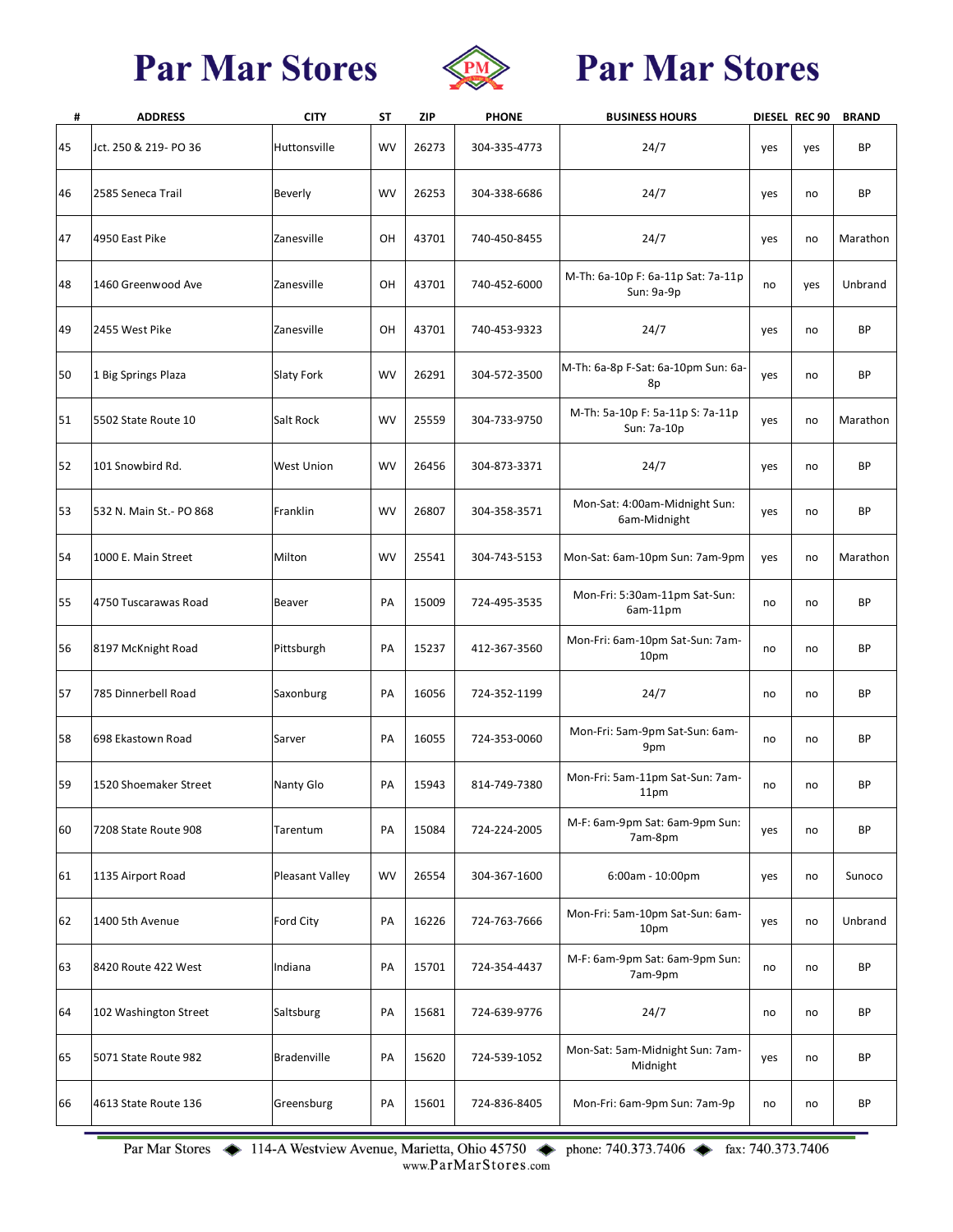

# **Par Mar Stores**

| #  | <b>ADDRESS</b>           | <b>CITY</b>         | ST        | <b>ZIP</b> | <b>PHONE</b> | <b>BUSINESS HOURS</b>                             |     | DIESEL REC 90 | <b>BRAND</b> |
|----|--------------------------|---------------------|-----------|------------|--------------|---------------------------------------------------|-----|---------------|--------------|
| 67 | 4732 Lebanon Church Rd   | Dravosburg          | PA        | 15034      | 412-466-2121 | Mon-Sat: 6am-7:30pm Sun: 6am-<br>6pm              | yes | no            | Marathon     |
| 68 | 1706 Grand Blvd.         | Monessen            | PA        | 15062      | 724-684-5101 | M-F: 5am-10pm Sat: 7am-10pm<br>Sun: 7am-9pm       | yes | no            | <b>BP</b>    |
| 69 | 5851 Athens Rd.- PO 219  | Athens              | WV        | 24712      | 304-384-9057 | 7:00am-10:00pm                                    | yes | yes           | Sunoco       |
| 70 | 31618 Midland Trail      | Lookout             | WV        | 25868      | 304-574-2540 | Mon-Sat: 6am-10pm Sun: 7am-<br>10pm               | yes | no            | Sunoco       |
| 71 | 28618 Midland Trail      | Hico                | WV        | 25854      | 304-658-3160 | 7:00am - 8:00pm                                   | yes | no            | Sunoco       |
| 72 | 470 Appalachian Hts Rd   | New Hope            | WV        | 25880      | 304-877-5560 | 7:00am - 8:00pm                                   | yes | no            | Sunoco       |
| 73 | 9509 McCorkle Avenue, SE | Marmet              | WV        | 25365      | 304-949-1070 | Mon-Sat: 6am-10pm Sun: 7am-<br>10pm               | no  | no            | Sunoco       |
| 74 | 4909 Potomac Highland Tr | Green Bank          | <b>WV</b> | 24944      | 304-456-3192 | Mon-Sat: 6am-7p Sun: 9a-7p                        | yes | no            | Sunoco       |
| 75 | 710 Beulah Road          | <b>Turtle Creek</b> | PA        | 15145      | 412-823-1884 | 6:00am-9:00pm                                     | yes | no            | Valero       |
| 76 | 4901 Kanawah Turnpike    | South Charleston    | WV        | 25309      | 304-768-0799 | Sun-Thu: 6am-10pm Fri-Sat: 7am-<br>10pm           | yes | no            | Sunoco       |
| 77 | 100 Violet Drive         | Ravenswood          | WV        | 26164      | 304-273-0431 | M-F: 5am-Midnight Sat-Sun: 6a-<br>Midnight        | no  | no            | Exxon        |
| 78 | 1000 Donner Avenue       | Monessen            | PA        | 15062      | 724-684-6198 | Mon-Sat: 5am-10pm Sun: 7am-<br>10pm               | no  | no            | Sunoco       |
| 79 | 1 Highland Ave           | Herminie            | PA        | 15637      | 724-835-1067 | M-F: 5a-10p Sat: 6a-10p Sun: 6a-10p               | yes | no            | ВP           |
| 80 | 2699 Huntington Road     | Apple Grove         | WV        | 25502      | 304-576-2654 | M-Th: 6a-9p Fri: 6a-10p Sat: 7a-10p<br>Sun: 8a-9p | yes | no            | Sunoco       |
| 81 | 921 Broadhead Road       | Coraopolis          | PA        | 15108      | 412-264-6140 | 7:00am - 9:00pm                                   | yes | no            | <b>BP</b>    |
| 82 | 38175 State Route 7      | Newport             | OН        | 45768      | 740-473-2863 | Mon-Fri: 5am-10pm Sat-Sun: 7am-<br>10pm           | yes | no            | ВP           |
| 83 | 26960 State Route 7      | Marietta            | OH        | 45750      | 740-373-1366 | M-F: 5:30a-8p Sat: 6:30a-8p Sun: 9a-<br>6p        | yes | no            | Marathon     |
| 84 | 501 Randolph Avenue      | <b>Elkins</b>       | WV        | 26241      | 304-636-6107 | M-F: 5a-10p Sat: 6a-10p Sun: 8a-9p                | yes | yes           | Unbrand      |
| 85 | 5385 Pearl Road          | Parma               | OН        | 44129      | 216-661-4911 | 6:00am-11:00pm                                    | yes | no            | ВP           |
| 86 | 1422 West High Street    | Orville             | OН        | 44129      | 330-683-3035 | Mon-Sat: 6am-10pm Sun: 7am-9pm                    | yes | yes           | Marathon     |
| 87 | 102 East Lake Street     | Ravenna             | OH        | 44266      | 330-235-6091 | Mon-Sat: 6am-6pm Sun: 8am-5pm                     | yes | yes           | Unbrand      |
| 88 | 431 West 7th Avenue      | West Homestead      | PA        | 15120      | 412-461-1700 | 24/7                                              | no  | no            | ВP           |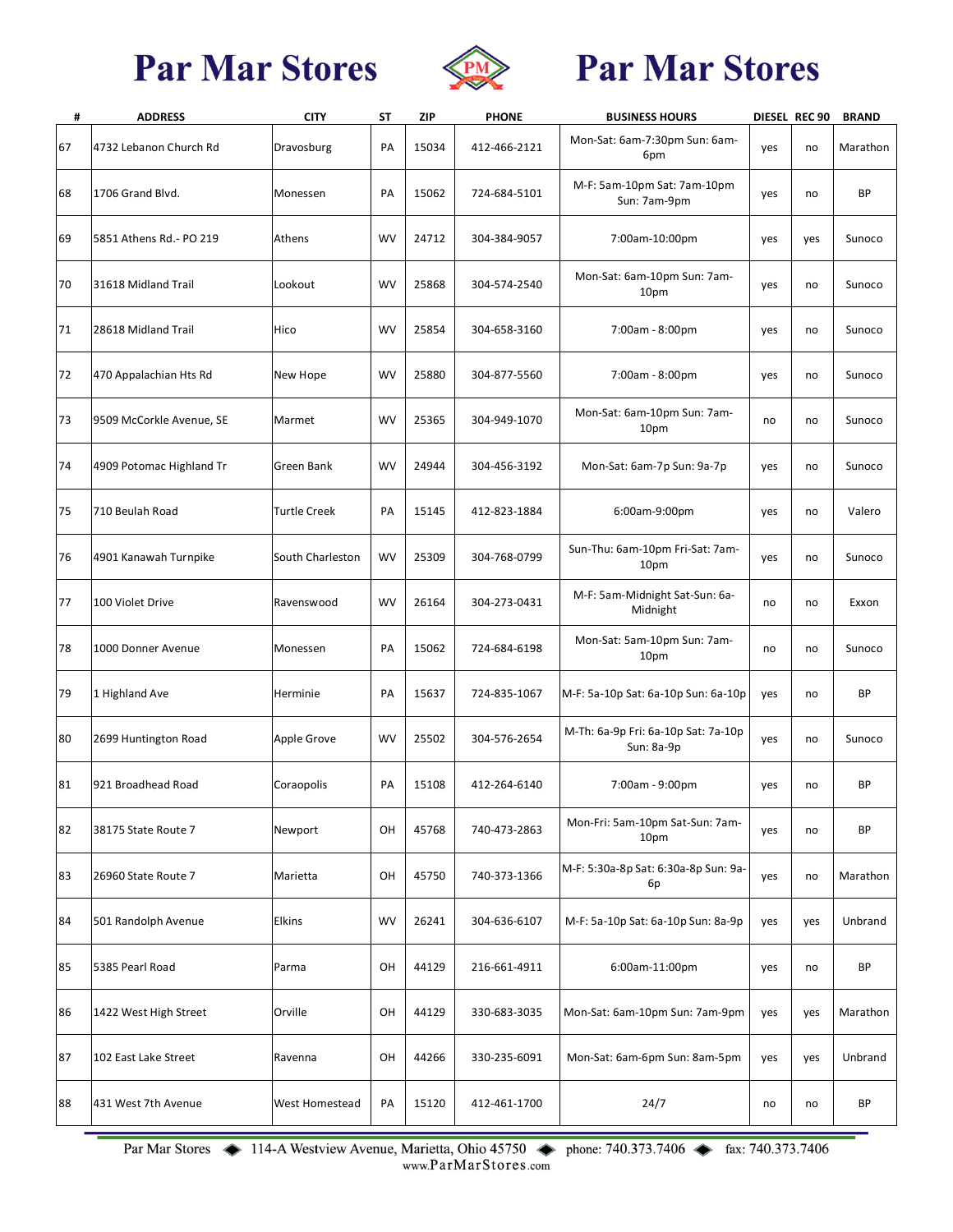

# **Par Mar Stores**

| #   | <b>ADDRESS</b>                 | <b>CITY</b>          | ST | ZIP   | <b>PHONE</b> | <b>BUSINESS HOURS</b>                             |     | DIESEL REC 90 | <b>BRAND</b> |
|-----|--------------------------------|----------------------|----|-------|--------------|---------------------------------------------------|-----|---------------|--------------|
| 89  | 109 Elizabeth Pike             | <b>Mineral Wells</b> | WV | 26150 | 681-797-5506 | 24/7                                              | yes | no            | Marathon     |
| 90  | 7021 Steubenville Pike         | Oakdale              | PA | 15071 | 412-809-9780 | M-F: 5a-9p Sat: 7a-7p                             | no  | no            | Marathon     |
| 91  | 1001 Montour Church Rd         | Oakdale              | PA | 15071 | 412-788-6282 | M-F: 5:30a-10p Sat: 7a-10p Sun:<br>7am-8p         | yes | no            | BP           |
| 92  | 1042 Midland Trail             | <b>Smithers</b>      | WV | 25186 | 304-442-7154 | M-Th: 5a-11p F-S: 5a to Midnight<br>Sun: 6a-10p   | yes | no            | <b>BP</b>    |
| 93  | 800 State Route 13 SE          | Crooksville          | OH | 43731 | 740-342-9080 | M-Th 5a-9p Fri 5a-10p Sat 7a-10p<br>Sun 7a-9p     | yes | yes           | Sunoco       |
| 94  | 15039 MacCorkle Ave- PO 99     | <b>Cabin Creek</b>   | WV | 25035 | 304-595-1045 | Mon-Sat: 5a-Midnight, Sun: 6a-<br>Midnight        | yes | no            | Marathon     |
| 95  | 300 East Park Avenue           | Fairmont             | WV | 26554 | 304-366-2957 | Mon-Sat 6am-11pm Sun 7am-10pm                     | yes | no            | ВP           |
| 96  | 6819 Sissonville Drive         | Sissonville          | WV | 25320 | 304-984-2188 | M-Th: 5a-11p F-S: 5am to Midnight<br>Sun: 6a-11p  | yes | no            | Marathon     |
| 97  | 2100 Shadyside Road            | St. Albans           | WV | 25177 | 304-727-5475 | M-Th: 5a-11p Fri-S: 5a to Midnight<br>Sun: 6a-11p | yes | no            | Marathon     |
| 98  | 2155 Pearl Road                | <b>Brunswick</b>     | OH | 44212 | 330-273-4500 | M-F: 6a-10p Sat: 7a-10p Sun: 8a-<br>9:30p         | yes | no            | <b>BP</b>    |
| 99  | 13135 Emerson Avenue           | Williamstown         | WV | 26187 | 304-464-5264 | M-Th: 6a-11p F-Sat: 6am to<br>Midnight Su: 7a-11p | yes | yes           | BP           |
| 100 | 1932 Martha Road               | Barboursville        | WV | 25504 | 304-733-4334 | M-F: 6:30am-9pm Sat: 7am-9pm<br>Sun: 8am-9pm      | yes | yes           | Marathon     |
| 101 | 2889 State Route 821           | Marietta             | OН | 45750 | 740-373-2676 | Mon-Sat 6am-10pm Sun 7am-10pm                     | yes | no            | Marathon     |
| 102 | 6751 Staunton Parkersburg TPKE | <b>Bartow</b>        | WV | 24920 | 304-456-5577 | Mon-Fri: 5a-10p Sat: 8a-10p Sun: 9a-<br>8p        | yes | no            | Marathon     |
| 103 | 4157 Glades Pike               | Somerset             | PA | 15501 | 814-445-7020 | Mon-Sat: 6am-11pm Sun: 7am-<br>11pm               | yes | no            | ВP           |
| 104 | 501 Lowries Run Road           | Pittsburgh           | PA | 15237 | 412-364-5900 | Mon-Fri: 6am-9pm Sat-Sun: 7am-<br>8pm             | no  | no            | ВP           |
| 105 | 302 West 3rd Street            | Williamstown         | WV | 26187 | 304-375-2739 | M-Th: 6a-9p F: 6a-10p Sat: 7a-10p<br>Sun: 7a-9p   | yes | yes           | ВP           |
| 106 | 402 4th Street                 | Nitro                | WV | 25143 | 304-755-5378 | 5:00am-Midnight                                   | yes | no            | ВP           |
| 107 | 520 South Paint Street         | Chillicothe          | OH | 45601 | 740-772-2500 | Mon-Fri: 5am-Midnight Sat-Sun:<br>6am-Midnight    | yes | racing        | Valero       |
| 108 | 10238 State Rte 159- PO 471    | Kingston             | OН | 45644 | 740-642-3535 | M-Fri: 5a-11p Sat: 6a-11p Sun: 7a-<br>10p         | yes | no            | Valero       |
| 109 | 11342 US Route 50              | Bourneville          | OH | 45617 | 740-626-2802 | M-F: 5am-Midnight S: 6am-Midnight<br>Sun: 6a-10p  | yes | no            | Valero       |
| 110 | 41 Jones Road                  | Chillicothe          | OН | 45601 | 740-773-4141 | M-F: 5am-Midnight S: 6am-Midnight<br>Sun: 6a-10p  | yes | no            | Valero       |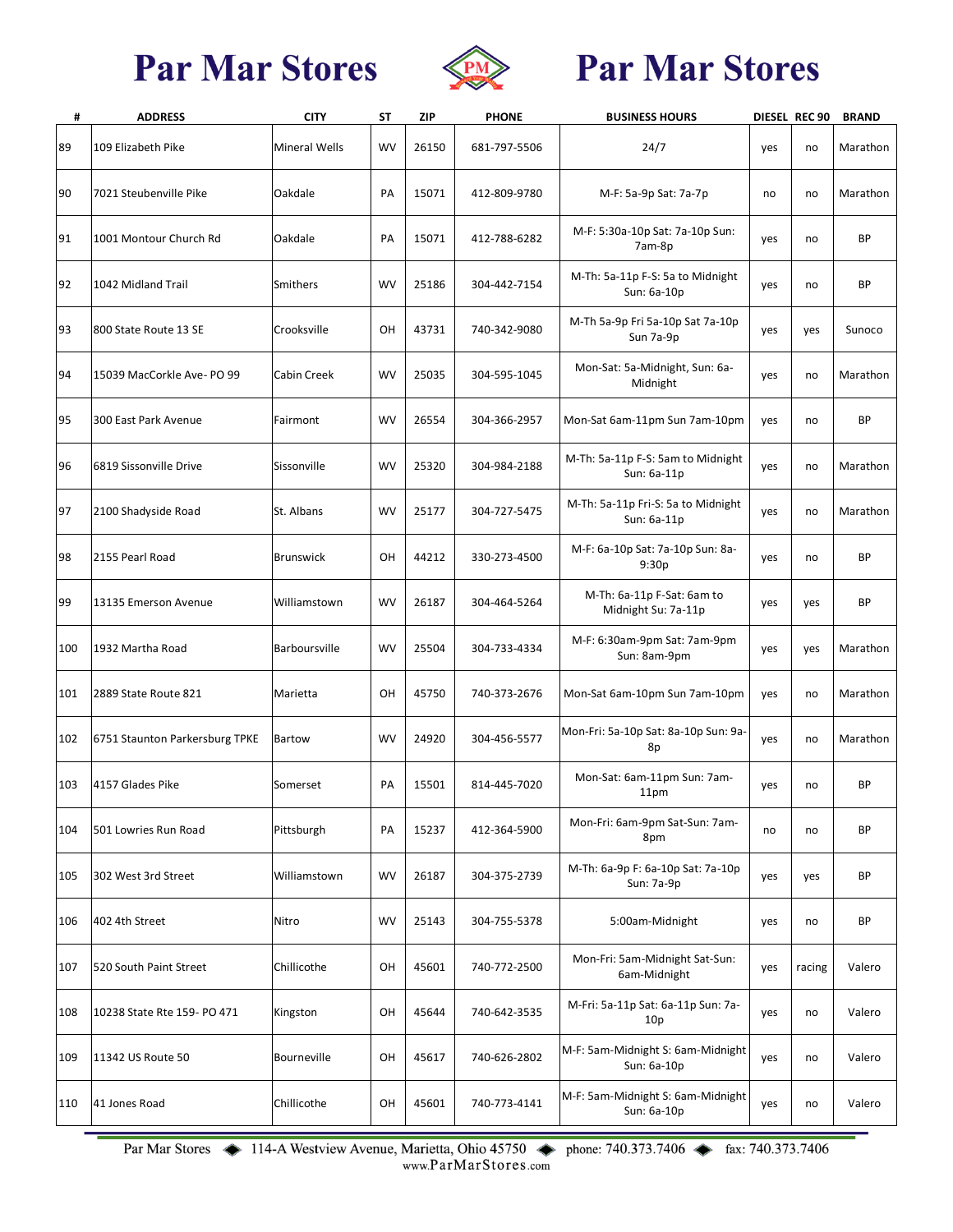

# **Par Mar Stores**

| #   | <b>ADDRESS</b>              | <b>CITY</b> | SΤ        | <b>ZIP</b> | <b>PHONE</b> | <b>BUSINESS HOURS</b>                             |     | DIESEL REC 90 | <b>BRAND</b> |
|-----|-----------------------------|-------------|-----------|------------|--------------|---------------------------------------------------|-----|---------------|--------------|
| 111 | 21 Star Drive               | Chillicothe | OН        | 45601      | 740-773-0433 | Mon-Sat: 6am-11pm Sun: 6am-<br>10pm               | yes | no            | Valero       |
| 112 | 61 North Bridge Street      | Chillicothe | OH        | 45601      | 740-775-3348 | 24/7                                              | yes | no            | Valero       |
| 113 | 228 North Bridge Street     | Chillicothe | OН        | 45601      | 740-779-9000 | Mon-Sat: 6am-11pm Sun: 6am-<br>10pm               | no  | no            | Valero       |
| 114 | 11044 US Route 23           | Waverly     | OH        | 45690      | 740-941-0823 | Mon-Sat: 6am-11pm Sun: 6am-<br>10pm               | yes | no            | Valero       |
| 115 | 841 Washington Street West  | Charleston  | <b>WV</b> | 25302      | 304-342-7619 | 6:00am-11:00pm                                    | yes | no            | ВP           |
| 116 | 1503 Washington Street East | Charleston  | <b>WV</b> | 25311      | 304-346-6040 | 6:00am-11:00pm                                    | no  | no            | Amoco        |
| 117 | 5056 Route 12 & 3           | Talcott     | <b>WV</b> | 24981      | 304-466-4339 | 5:30am-10:00pm                                    | yes | no            | Sunoco       |
| 118 | 479 State Route 124         | Hockingport | OH        | 45739      | 740-667-3630 | 6:00am-10:00pm                                    | yes | yes           | Valero       |
| 119 | 3092 Grafton Road           | Morgantown  | <b>WV</b> | 26508      | 304-291-8071 | 6:00am-10:00pm                                    | yes | no            | Exxon        |
| 120 | 62 Daybrook Road            | Blacksville | <b>WV</b> | 26521      | 304-432-8555 | 5:30am-9:00pm                                     | x   | x             | x            |
| 121 | 104 East Main Street        | Amherst     | OН        | 44001      | 440-984-7859 | M-Fri: 5:30a-10p Sat: 6:30a-1op Sun:<br>$9a-8p$   | yes | no            | Sunoco       |
| 123 | 1428 Van Voorhis Rd         | Morgantown  | <b>WV</b> | 26505      | 681-285-3136 | Mon-Sat: 8:00am-6:00pm                            | x   | x             | U-Haul       |
| 124 | 22 Fairground Road          | Glenville   | <b>WV</b> | 26351      | 304-462-0555 | Mon-Sat: 6am-9pm Sun: 7am-9pm                     | yes | no            | Marathon     |
| 125 | 201 Bridge Street           | Huntington  | <b>WV</b> | 25702      | 304-522-0200 | M-F: 6am-11pm Sat: 7am-11pm<br>Sun: 8am-10pm      | no  | no            | Unbrand      |
| 126 | 237 South Church St         | Ripley      | <b>WV</b> | 25271      | 304-372-1110 | Mon-Sat: 6am-9pm Sun: 8am-9pm                     | yes | no            | Unbrand      |
| 127 | 6 East Gate Plaza           | Morgantown  | <b>WV</b> | 26505      | 304-292-6489 | 6:00am-10:00pm                                    | yes | yes           | <b>BP</b>    |
| 128 | 1528 US-220                 | Moorefield  | <b>WV</b> | 26836      | 304-538-3222 | Mon-Sat: 5am-10pm Sun: 7am-<br>10pm               | yes | no            | Exxon        |
| 129 | 7357 Southern Highway       | Rockport    | <b>WV</b> | 26169      | 304-474-3300 | Mon-Sat 6am-10pm Sun 7am-10pm                     | yes | yes           | ВP           |
| 130 | 5 Co Rte 28/10              | Ridgeley    | <b>WV</b> | 26753      | 304-738-1622 | Mon-Fri: 5am-10pm Sat-Sun: 6am-<br>10pm           | yes | no            | ВP           |
| 131 | 601 West State Ave          | Terra Alta  | <b>WV</b> | 26764      | 304-789-2512 | 6:00am-Midnight                                   | yes | no            | Unbrand      |
| 132 | 301 Locust Ave              | Fairmont    | <b>WV</b> | 26554      | 304-333-2350 | M-Th: 5am-Midnight F-S: 5a-1a Sun:<br>6a-Midnight | yes | no            | Exxon        |
| 133 | 621 Buckhannon Ave          | Clarksburg  | <b>WV</b> | 26301      | 304-624-7276 | 6:00am-Midnight                                   | yes | no            | BP           |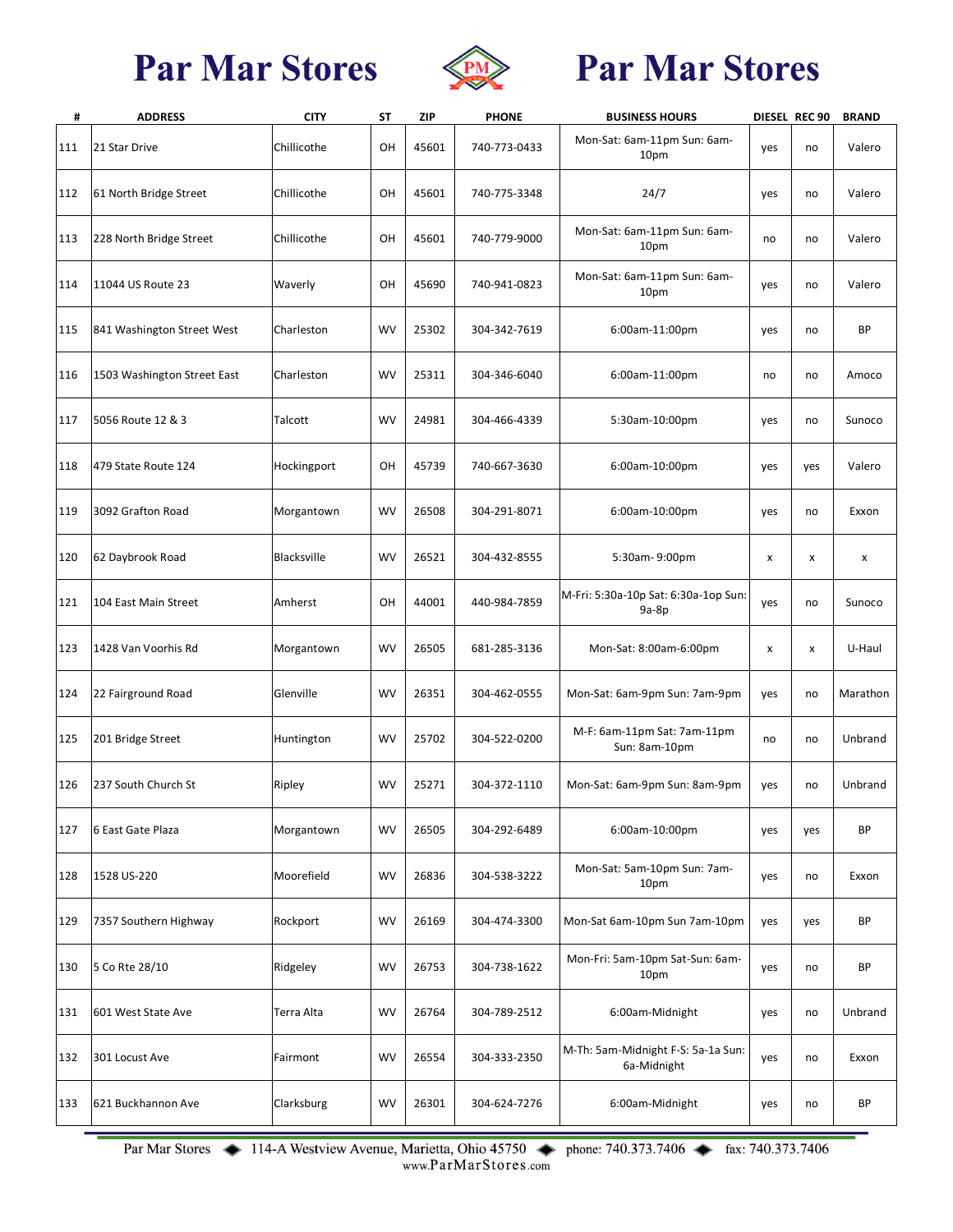

# **Par Mar Stores**

| #   | <b>ADDRESS</b>              | <b>CITY</b>       | ST        | <b>ZIP</b> | <b>PHONE</b> | <b>BUSINESS HOURS</b>                               |     | DIESEL REC 90 | <b>BRAND</b> |
|-----|-----------------------------|-------------------|-----------|------------|--------------|-----------------------------------------------------|-----|---------------|--------------|
| 134 | 129 West Main St            | Salem             | <b>WV</b> | 26426      | 304-782-4068 | 6:00am-Midnight                                     | x   | x             | x            |
| 135 | 170 WV-5 E                  | Glenville         | <b>WV</b> | 26351      | 304-462-7530 | Mon-Sat: 5am-Midnight Sun: 7am-<br>Midnight         | yes | no            | <b>BP</b>    |
| 136 | 815 W Second St             | Weston            | <b>WV</b> | 26452      | 304-269-1480 | M-Th: 5am-Midnight F-S: 5a-1a Sun:<br>5a-Midnight   | yes | no            | Valero       |
| 137 | 1860 Old Weston Rd          | <b>Buckhannon</b> | <b>WV</b> | 26201      | 304-472-6118 | 5:00am-10:00pm                                      | yes | no            | <b>BP</b>    |
| 138 | 1 Island Ave                | Buckhannon        | <b>WV</b> | 26201      | 304-472-8008 | 5:00am-Midnight                                     | x   | x             | X            |
| 139 | US 250 & 119                | Philippi          | <b>WV</b> | 26416      | 304-457-3687 | M-Th: 5am-11pm F-Sat: 5a-Midnight<br>Sun: 6a-11p    | yes | no            | <b>BP</b>    |
| 140 | 105 Abbey Rd                | Belington         | <b>WV</b> | 26250      | 304-636-6117 | M-F: 5a-Midnight S: 6a-Midnight<br>Sun: 7a-Midnight | yes | no            | <b>BP</b>    |
| 141 | 21 Davis Ave                | Elkins            | <b>WV</b> | 26241      | 304-636-6916 | 6:00am-Midnight                                     | x   | x             | x            |
| 142 | 900 Industrial Dr           | Summersville      | <b>WV</b> | 26651      | 304-872-2123 | 5:00am-10:00pm                                      | yes | no            | <b>BP</b>    |
| 143 | 1 West Main St              | Richwood          | <b>WV</b> | 26261      | 304-846-6809 | Mon-Sat: 5am-1am Sun: 6am-<br>Midnight              | no  | no            | Unbrand      |
| 144 | 164 Mall Rd                 | Oak Hill          | <b>WV</b> | 25901      | 304-469-4039 | M-F: 5am-11pm Sat: 6am-11pm<br>Sun: 7am-11pm        | yes | no            | <b>BP</b>    |
| 145 | 900 Main St                 | Mount Hope        | <b>WV</b> | 25880      | 304-877-5859 | Mon-Sat: 6am-11:30pm Sun: 7am-<br>11:30pm           | x   | x             | X            |
| 146 | 38048 Midland Trail E       | Caldwell          | <b>WV</b> | 24925      | 304-536-3543 | M-Th: 5a-11p F-S: 6a-10p Sun: 6a-<br>11p            | yes | no            | BP           |
| 147 | 3363 State Route 376        | Stockport         | OH        | 43787      | 740-559-2561 | 5:00am-10:00pm                                      | yes | yes           | Unbrand      |
| 148 | 3876 State Route 339        | <b>Belpre</b>     | OН        | 45714      | 740-678-0025 | 6:00am-10:00pm                                      | no  | yes           | Unbrand      |
| 149 | 219 Main Street             | Middlebourne      | WV        | 26149      | 304-758-2141 | 5:00am-10:00pm                                      | yes | no            | Unbrand      |
| 150 | 17162 Veterans Memorial HWY | Kingwood          | <b>WV</b> | 26537      | 304-329-2410 | Mon-Thu: 5a-8p Fri: 5a-9p Sat: 7a-<br>9p Sun: 8a-8p | yes | no            | Valero       |
| 151 | 9239 State Route 218        | Crown City        | OН        | 45623      | 740-256-6650 | Mon-Fri: 6am-9pm Sat: 7am-9pm<br>Sun: 8am-9pm       | yes | no            | Unbrand      |
| 152 | 2346 State Route 550        | Cutler            | OН        | 45724      | 740-551-9801 | 6:00am-10:00pm                                      | yes | no            | BP           |
| 153 | 1 East Stimson Avenue       | Athens            | OH        | 45701      | 740-592-4214 | 6:00am to Midnight                                  | yes | no            | BP           |
| 154 | 1321 Ridge Road             | Hinckley          | OH        | 44233      | 330-278-3456 | 6:00am-6:00pm                                       | no  | no            | Marathon     |
| 155 | 100 Merchant Walk           | Summersville      | WV        | 26651      | 304-872-4578 | 6:00am-10:00pm                                      | yes | no            | Exxon        |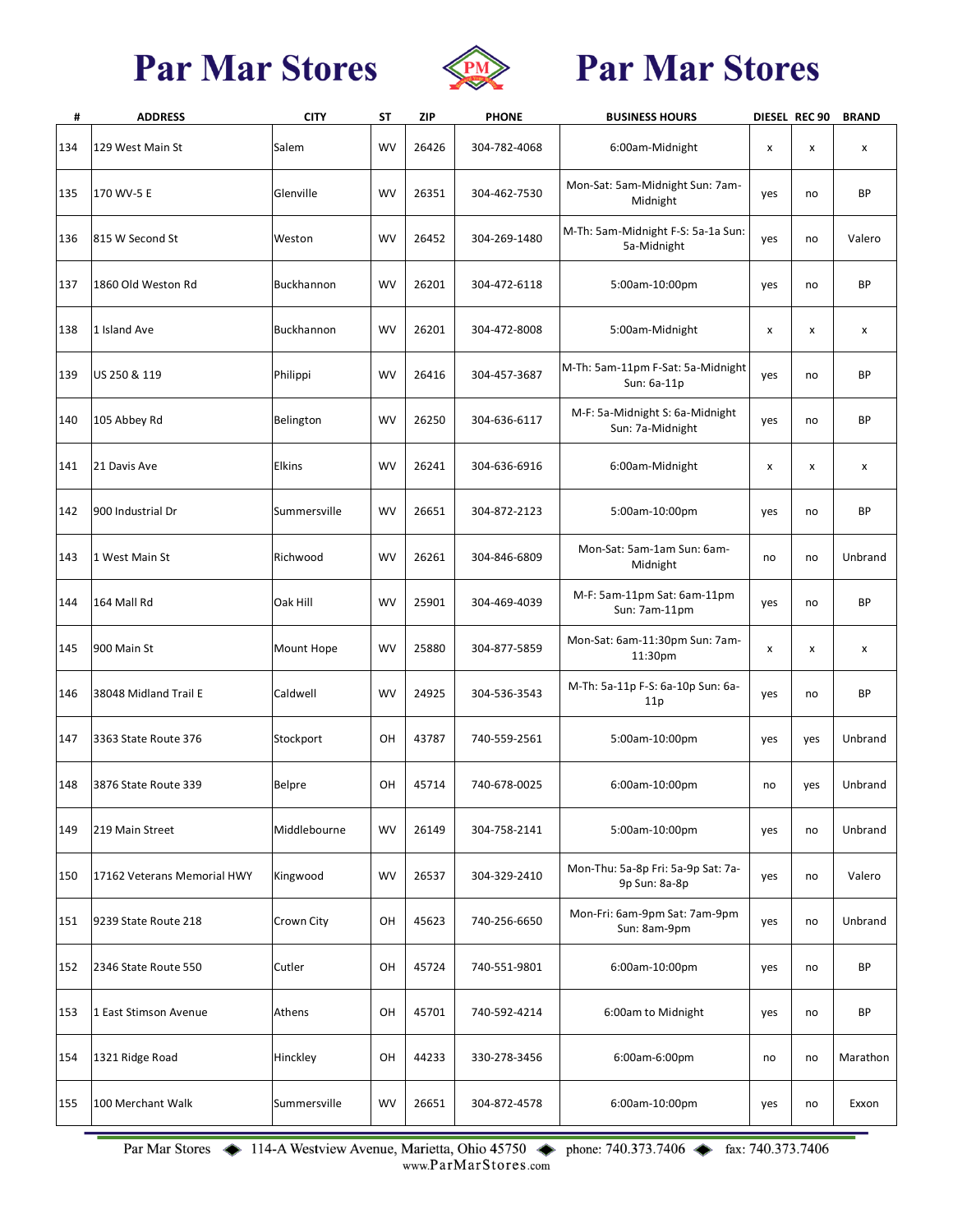

# **Par Mar Stores**

| #   | <b>ADDRESS</b>              | <b>CITY</b>            | <b>ST</b> | <b>ZIP</b> | <b>PHONE</b> | <b>BUSINESS HOURS</b>                                     |     | DIESEL REC 90 | <b>BRAND</b> |
|-----|-----------------------------|------------------------|-----------|------------|--------------|-----------------------------------------------------------|-----|---------------|--------------|
| 156 | 802 Arnoldsburg Road        | Arnoldsburg            | <b>WV</b> | 25234      | 304-655-8990 | 24/7                                                      | yes | no            | ВP           |
| 157 | 655 Point Mountain Road     | <b>Webster Springs</b> | <b>WV</b> | 26288      | 681-213-1120 | 5:00am-10:00pm                                            | yes | no            | Sunoco       |
| 158 | 1517 State Route 837        | Elrama                 | PA        | 15038      | 412-384-4950 | Mon-Fri: 6am-9pm Sat: 8am-7pm<br>Sun: 8am-6pm             | yes | no            | Sunoco       |
| 159 | 500 East Main Street        | <b>Junction City</b>   | OH        | 43748      | 740-987-4009 | M-Th: 5:30a-8:30p F: 5:30a-9:30p S:<br>7a-9:30p Su: 7a-8p | yes | no            | ВP           |
| 160 | 6770 OH-7                   | Gallipolis             | OH        | 45631      | 740-446-4890 | 7:00am-10:00pm                                            | yes | no            | Sunoco       |
| 162 | 15 Ashford Hill Road        | Ashford                | <b>WV</b> | 25009      | 304-836-5177 | Mon-Fri: 7am-9pm Sat-Sun: 9am-<br>9pm                     | yes | no            | BP           |
| 163 | 1000 Hackers Creek Road     | Jane Lew               | <b>WV</b> | 26378      | 304-884-6500 | 24/7                                                      | yes | yes           | Valero       |
| 164 | 102 Jesse Run Road, Suite A | Jane Lew               | <b>WV</b> | 26378      | 304-884-7876 | 24/7                                                      | yes | no            | Unbrand      |
| 165 | 20114-A Spruce River Road   | Jeffrey                | <b>WV</b> | 25114      | 304-369-4312 | 6:00am-9:00pm                                             | X   | X             | X            |
| 166 | 50 North Court Street       | Athens                 | OН        | 45701      | 740-952-4987 | M-Th: 7a-Midnight F-S: 7a-3a Sun:<br>8a-9p                | yes | no            | Marathon     |
| 167 | 235 Columbus Road           | Athens                 | OН        | 45701      | 740-594-2438 | Mon-Fri: 6am-9pm Sat-Sun: 7am-<br>9pm                     | no  | no            | Unbrand      |
| 168 | 139 North Plains Road       | The Plains             | OH        | 45780      | 740-797-3024 | 5:00am-10:00pm                                            | yes | no            | Unbrand      |
| 169 | 2610 North Columbus Street  | Lancaster              | OH        | 43130      | 740-653-2630 | M-Th: 5:30a-9p F: 5:30a-10p S: 6a-<br>10p Su: 7a-9p       | yes | no            | ВP           |
| 170 | 1435 State Route 43         | Mogadore               | OH        | 44260      | 330-628-9782 | 5:00am-10:00pm                                            | yes | no            | Marathon     |
| 171 | 5114 Elk River Road         | Elkview                | <b>WV</b> | 25071      | 304-965-0946 | 6:00am - 11:00pm                                          | yes | no            | ВP           |
| 172 | 1794 Procious Maysel Road   | Maysel                 | <b>WV</b> | 25133      | 304-587-9907 | Mon-Sat 6am-10pm Sun 8am-10pm                             | yes | no            | Marathon     |
| 173 | 801-B Greenbrier Street     | Charleston             | <b>WV</b> | 25311      | 304-345-2603 | 6:00am-10:00pm                                            | yes | no            | Unbrand      |
| 174 | 768 Lewisville Road         | Woodsfield             | OН        | 43793      | 740-472-1318 | $6:00$ am $-11:00$ pm                                     | no  | yes           | Marathon     |
| 175 | 384 Prichard Road           | Danville               | <b>WV</b> | 25053      | 304-369-2090 | 5:00am-11:00pm                                            | yes | no            | Exxon        |
| 176 | 5158 US Route 60            | Huntington             | <b>WV</b> | 25705      | 304-736-4914 | 24/7                                                      | yes | no            | ВP           |
| 177 | 2842 Kingwood Pike          | Morgantown             | <b>WV</b> | 26508      | 304-864-5443 | 5am-10pm                                                  | yes | no            | Valero       |
| 181 | 850 N Mantua Street         | Kent                   | OH        | 44240      | 330-593-5025 | 24/7                                                      | yes | no            | Marathon     |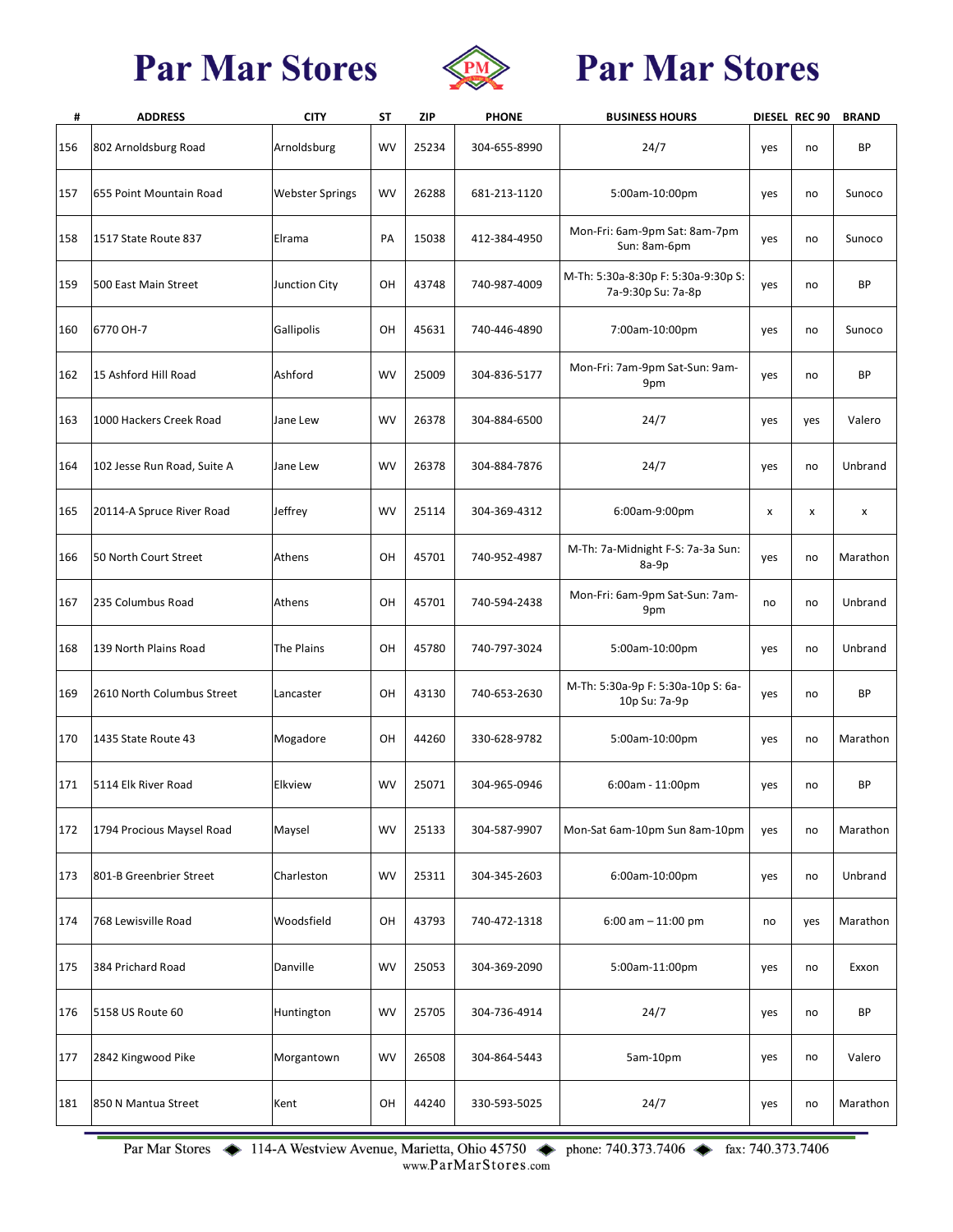

# **Par Mar Stores**

| #    | <b>ADDRESS</b>               | <b>CITY</b>                     | ST        | ZIP   | <b>PHONE</b> | <b>BUSINESS HOURS</b>                              |     | DIESEL REC 90 | <b>BRAND</b>            |
|------|------------------------------|---------------------------------|-----------|-------|--------------|----------------------------------------------------|-----|---------------|-------------------------|
| 182  | 1805 US Route 60             | Hurricane                       | <b>WV</b> | 25526 | 304-5623606  | $6:00am - 10:00pm$                                 | yes | no            | Valero                  |
| 183  | 360 Seneca Trail             | Ronceverte                      | <b>WV</b> | 24970 | 304-645-6626 | 24/7                                               | no  | no            | Shell                   |
| 184  | 3316 Jefferson Street, North | Lewisburg                       | <b>WV</b> | 24901 | 304-645-7004 | 24/7                                               | no  | no            | Shell                   |
| 185  | 115 East Main Street         | <b>White Sulphur</b><br>Springs | <b>WV</b> | 24986 | 304-536-3128 | 6:00am-10:00pm                                     | yes | no            | Shell                   |
| 186  | 35432 Midland Trail, East    | Caldwell                        | <b>WV</b> | 24925 | 304-645-7049 | 6:00am-10:00pm                                     | yes | no            | Marathon                |
| 187  | 38001 Midland Trail, East    | Caldwell                        | <b>WV</b> | 24926 | 304-536-4213 | 7:00am-9:00pm                                      | yes | no            | Exxon                   |
| 910  | 101 Snowbird Rd.             | <b>West Union</b>               | <b>WV</b> | 26456 | 304-873-3113 | Mon-Sat: 7am-Midnight Sun: 10am-<br>Midnight       | x   | x             | PM Grand                |
| 914  | 102 Jesse Run Road, Suite B. | Jane Lew                        | <b>WV</b> | 26378 | 304-884-7219 | M-F: 6a - 3:30a, Sat: 6a - 3a, Sun: 6a<br>$-3:30a$ | x   | x             | PM Grand                |
| 1100 | 704 Chartiers Avenue         | <b>McKees Rocks</b>             | PA        | 15136 | 412-331-5174 | 8:00am to Midnight                                 | x   | x             | Suds &<br>Subs          |
| 1105 | 201 Dodge Avenue             | Williamstown                    | <b>WV</b> | 26187 | 304-375-2176 | Mon-Thur: 9a-9p, Fri-Sat: 9a-11p,<br>Sun: 1p-9p    | x   | x             | Cork n<br><b>Bottle</b> |
|      | 1190 7025 Steubenville Pike  | Oakdale                         | PA        | 15071 | 412-747-7575 | Mon-Thur: 9a-9p, Fri-Sat: 9a-11p,<br>Sun: 1p-9p    | x   | x             | Cork n<br><b>Bottle</b> |
|      | 9001 4796 State Route 60     | Marietta                        | OH        | 45750 | 740-373-1809 | 9:00am-9:00pm                                      | x   | x             | Subway                  |
| 9013 | 40019 State Route 7          | Hannibal                        | OH        | 43931 | 740-483-1026 | Mon-Sat 5:00a-10:30p, Sun 6:00a-<br>10:30p         | x   | x             | Subway                  |
| 9014 | 66 Arrowhead Rd.             | Little Hocking                  | OH        | 45742 | 740-989-2174 | M-Th 7a-9p, F: 7a-10p, Sat 8a-10p,<br>Sun 8a-9p    | x   | x             | Subway                  |
| 9032 | 101 Jane Hill Road           | Ashland                         | KY        | 41101 | 606-324-6866 | 9:00am-9:00pm                                      | x   | x             | Subway                  |
| 9033 | 3355 State Route 821         | Marietta                        | OН        | 45750 | 740-376-0306 | Mon-Fri 6a-10p, Sat 8a-10p, Sun 9a-<br>9p          | X   | X             | Sub Exp                 |
| 9038 | 15289 Huntington Road        | <b>Gallipolis Ferry</b>         | WV        | 25515 | 304-675-4608 | Mon-Sat 10:00am-8:00pm Sun<br>10:00am-8:00pm       | X   | x             | Subway                  |
| 9044 | 2943 State Route 141         | Gallipolis                      | OH        | 45631 | 740-446-2783 | 9:00am - 10:00pm                                   | X   | x             | Subway                  |
| 9045 | Jct. 250 & 219- PO 36        | Huttonsville                    | WV        | 26273 | 304-335-4300 | Mon-Thur 5a-9p, Fri-Sat 5a-10p, Sun<br>8a-9p       | x   | x             | Subway                  |
| 9049 | 2455 West Pike               | Zanesville                      | OН        | 43701 | 740-453-9323 | Mon-Fri 6a-10p, Sat 7a-10p, Sun 9a-<br>9p          | X   | x             | Subway                  |
| 9050 | 1 Big Springs Plaza          | Slaty Fork                      | WV        | 26291 | 304-572-3535 | M-Th 11a-7p, F: 11a-9p, Sat 9a-9p,<br>Sun 9a-7p    | X   | x             | Subway                  |
|      | 9051 5502 State Route 10     | Salt Rock                       | WV        | 25559 | 304-733-5525 | 9:00am - 9:00pm                                    | x   | x             | Subway                  |